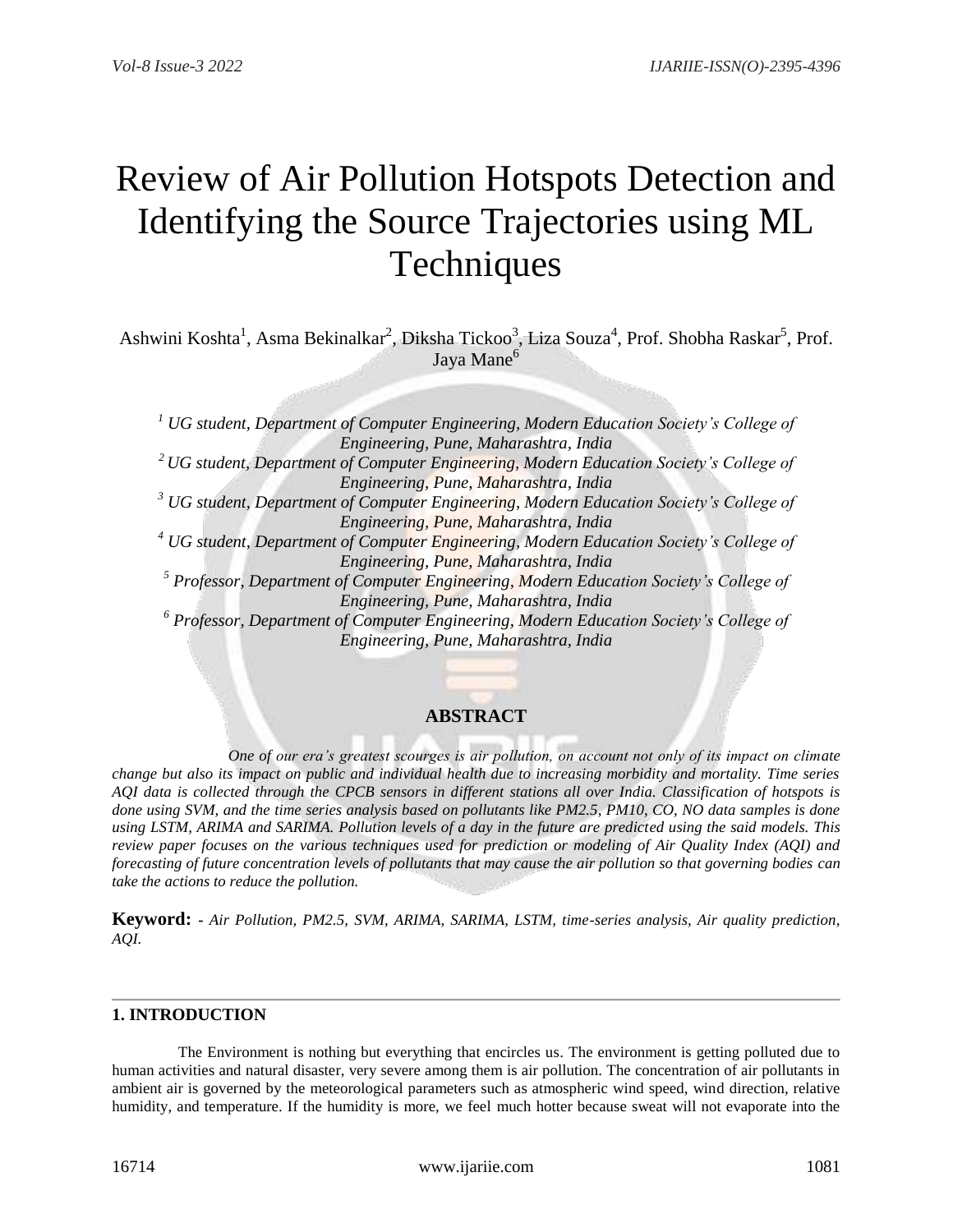atmosphere. Urbanization is one of the main reasons for air pollution because, increase in the transportation facilities emits more pollutants into the atmosphere and another main reason for air pollution is Industrialization. The major pollutants are Nitrogen Oxide (NO), Carbon Monoxide (CO), Particulate matter (PM), SO2 etc. Carbon Monoxide is produced due to the deficient Oxidization of propellant such as petroleum, gas, etc. Nitrogen Oxide is produced due to the ignition of thermal fuel; Carbon monoxide causes headaches, vomiting; Benzene is produced due to smoking, it causes respiratory problems; Nitrogen oxides causes dizziness, nausea; Particulate matter with a diameter 2.5 micrometer or less than that affects more to human health. Measures must be taken to minimize air pollution in the environment.

 Because of new inventions there is a rapid increase in the development, serious population growth and increased number of vehicles will give rise to so many critical problems related to the environment such as acid rain, deforestation, air pollution, water pollution, emission of toxic materials and so on. To fulfill the needs of the growing population there is the drastic increase in industrialization that may lead to the emission of harmful gases in the atmosphere from various industries that will cause the serious air pollution problem in urban areas throughout the world. This means that the air we or people breathe is not clean air but it is polluted as so many harmful gases and particles are present in the air that adversely affect human health. The quality of air degrades due to the pollution.

 In most of the urban areas the air pollution becomes a serious concern. The people should know about the air they breathe. The National Ambient Air Monitoring Network generates the data that includes the concentration of various pollutants present in the air but this data is not easily understood by the common people. So, the Central Pollution Control Board (CPCB) develops the national Air Quality Index (AQI) for the cities in India [1]. AQI gives the idea about quality of air or to what extent the air in the particular location is polluted. This means that AQI gives the actual quality of air around us in the qualitative form that is linked with various health impacts.

This paper aims to review the articles related to air pollution prediction using machine learning techniques, to make a comparison of methodologies that different authors have used and to get an overall idea about applied approaches. The usage of machine learning techniques in this area has begun to be actively developed, and many studies and observations have been done, which is conditioned by the importance of the field. The combination of all the information will help us to detect the tendency, to find out the innovations applied in the research area, which, in turn, will direct and guide us for future exploration. India ranks 3th globally among 106 countries in air pollution [2]. So it is very important to study about the air quality of India and make policies to reduce the air pollution.

## **1.1 ABBREVIATIONS AND ACRONYMS**

 API: Application Program Interface, CPCB: Central Pollution Control Board, AQI : Air Quality Index, SVM : Support Vector Machine, ANN : Artificial Neural Network, LSTM : Long-Short-Term-Memory, ALSTM: Adaptive Long-Short-Term-Memory, ARIMA : Autoregressive Integrated Moving average, SARIMA: Seasonal Autoregressive Integrated Moving average.

### **2. PROBLEM STATEMENT**

 In this paper, we have discussed methods to collect and analyze air pollution data in India to detect air pollution hotspots and predict pollution levels of a particular area for a day in the future.

 Identifying Yearly Hotspots by calculating AQI from major pollutants among all States and UTs of India. An 'air pollution hotspot' is an area where the pollution levels of the pollutants in that area rise beyond a threshold level for consecutive days at the same time. Continuous exposure to unsafe levels of air pollution is harmful and can cause long term health problems for people resident in that area. This type of pollution hotspots is largely noticeable in urban areas, where there are multiple sources of air pollution like heavy traffic and industries.

 Air Quality Index (AQI), is used to measure the quality of air. Each pollution has an individual index and scales at different levels. The major pollutants Such as (no2, so2, rspm, spm) indexes AQI is acquired, with this individual AQI, the data can be categorized based on the limits and Visualizing Source Trajectories of pollutants over time on Indian maps.

 Prediction of future concentration of PM2.5 is predicted using the Seasonal Autoregressive Integrated Moving Average (SARIMA) model which gives the increasing value of PM2.5 in next year and provides the lowest and highest predictions (more than  $100 \mu g/m3$ ). We will also learn about different Predicting Long-Term Pollution levels with Time Series Analysis using forecasting models like ARIMA (Autoregressive Integrated Moving Average) and LSTM (Long Short-term Memory).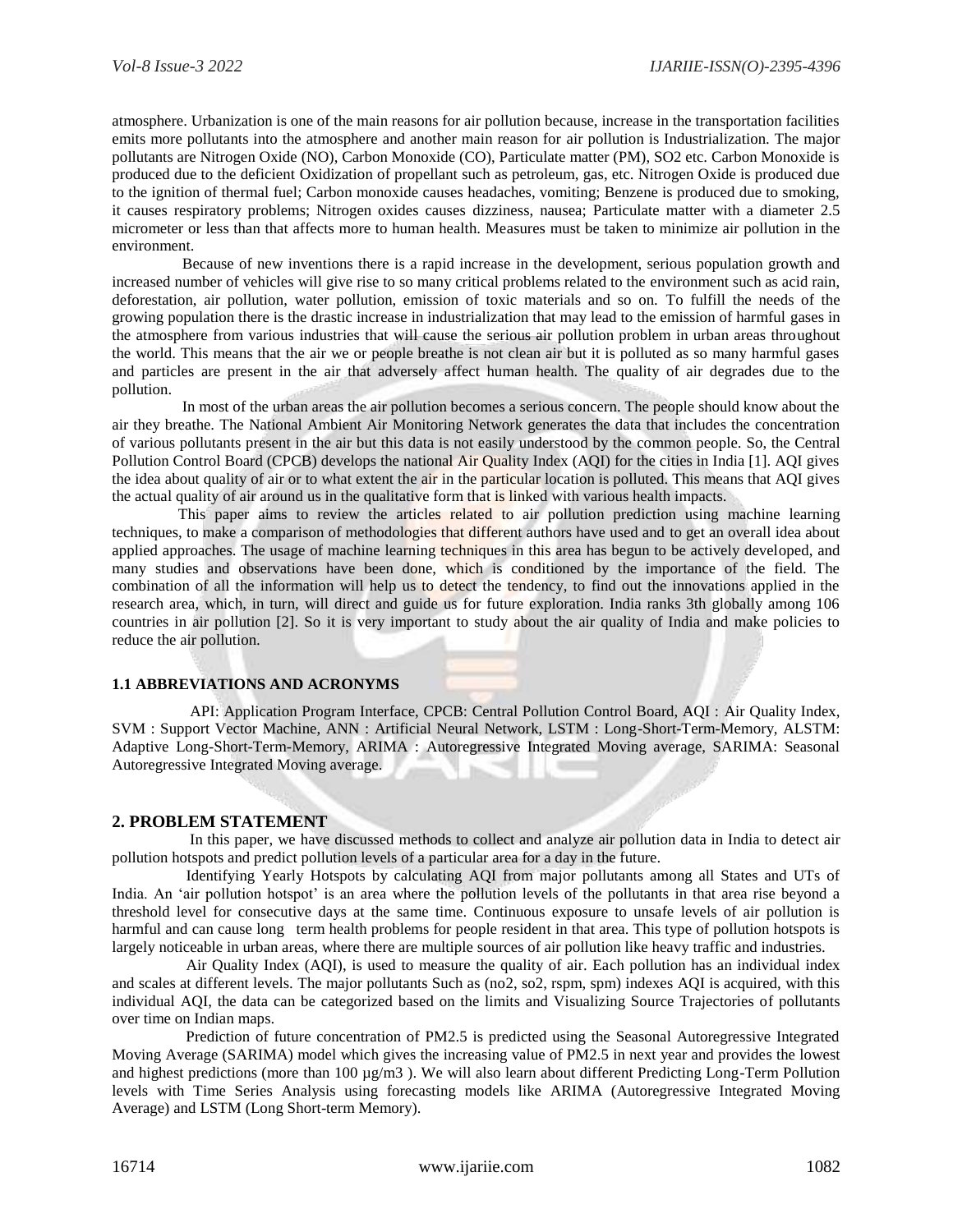# **3. LITERATURE SURVEY**

#### **3.1 Prediction of air pollution using machine learning approaches on the cloud (IEEE 2018)**

 In this paper [10], air pollution data, specifically particulate matter of less than 2.5 micrometers (PM2.5) was collected from a variety of web based resources and following, data cleaning analyzed with different ML models including linear regression, ANN and LSTM recurrent neural network. The NeCTAR research cloud was used for training both ANN and LSTM models. Tensorflow was used as the basis for these. It was found that LSTM performed best and was able to predict high PM2.5 values with reasonable accuracy. ANN and linear models have drawbacks in prediction of high PM2.5 values however they offered reasonable overall performance.

## **3.2 Air Pollution Hotspot Identification and Pollution Level Prediction in the City of Delhi (IEEE 2020)**

 In this paper [3], authors use various methods and algorithms to detect air pollution hotspots and predict pollution levels in a selected area in the city of Delhi. Time series AQI data is collected through the CPCB sensors in Delhi. Classification of hotspots is done using SVM, and the time series analysis based on pollutants like PM2.5, PM10, CO, NO data samples is done using LSTM and PROPHET. Pollution levels of a day in the future are predicted using the said models.

 From the results [3], it can be seen that the algorithms which have been used, can detect the time of occurrence of the pollution hotspots, the daily and monthly seasonality, and also provides a forecast of the pollution levels of a particular area. So, if sufficient data can be collected, multiple SVM models can be used to identify hotspots across the city. The Prophet model further helps to determine the daily and monthly seasonality of the pollution levels. These results can be helpful when the pollution levels in the area are taken into consideration along with the congestion amounts while rerouting the vehicles. The forecasting properties of LSTM and Prophet are used to get a forecast for a given day from the collected data to get an idea about the pollution level of that day in the future.

## **3.3 An LSTM based aggregated model for air pollution forecasting (Elsevier 2020)**

In this paper [13], the authors aggregate three LSTM models into a predictive model for early predictions based on external sources of pollution and information from nearby industrial air quality stations. They exploited the data with 17 attributes collected by Taiwan Environmental Protection Agency from 2012 to 2017 as the training data to build the ALSTM forecasting model, and then tested the model using the data collected in 2018. They conducted some experiments to compare our new ALSTM model with SVR (Support Vector Machine based Regression), GBTR (Gradient Boosted Tree Regression), LSTM, etc., in the prediction of PM2.5 for 1–8 h, and evaluated them using various assessment techniques, such as MAE, RMSE, and MAPE. The results reveal that the proposed aggregated model can effectively improve the Accuracy of prediction.

The main objectives of this research work were:

- 1) In Aggregated LSTM model, three aggregation learning models have been used, (i) local characteristics (ii) neighborhood features (iii) and overseas characteristics. It produces three predictive characteristics for various station types. The data is generated with predicted functional data from the fully connected LSTM and the system trains data on an ongoing basis and reverse propagation adjust weights after each batch. The best results can be ultimately obtained.
- 2) Building a deep neural network model with Tensorflow and Keras and provide predictive data on the realtime PM2.5 concentration over the coming 8 h.
- 3) Three sub-neural LSTM networks are established: local features, neighboring station features of industrial regions, and chimney and other features from abroad, to generate three different types of feature data. A wider sub neural network is established to learn the characteristics of air pollution sources from different sources through the aggregated model combined with the LSTM neural network.

#### **3.4 Air Pollution Prediction Using Machine Learning Supervised Learning Approach (IJSTR 2020)**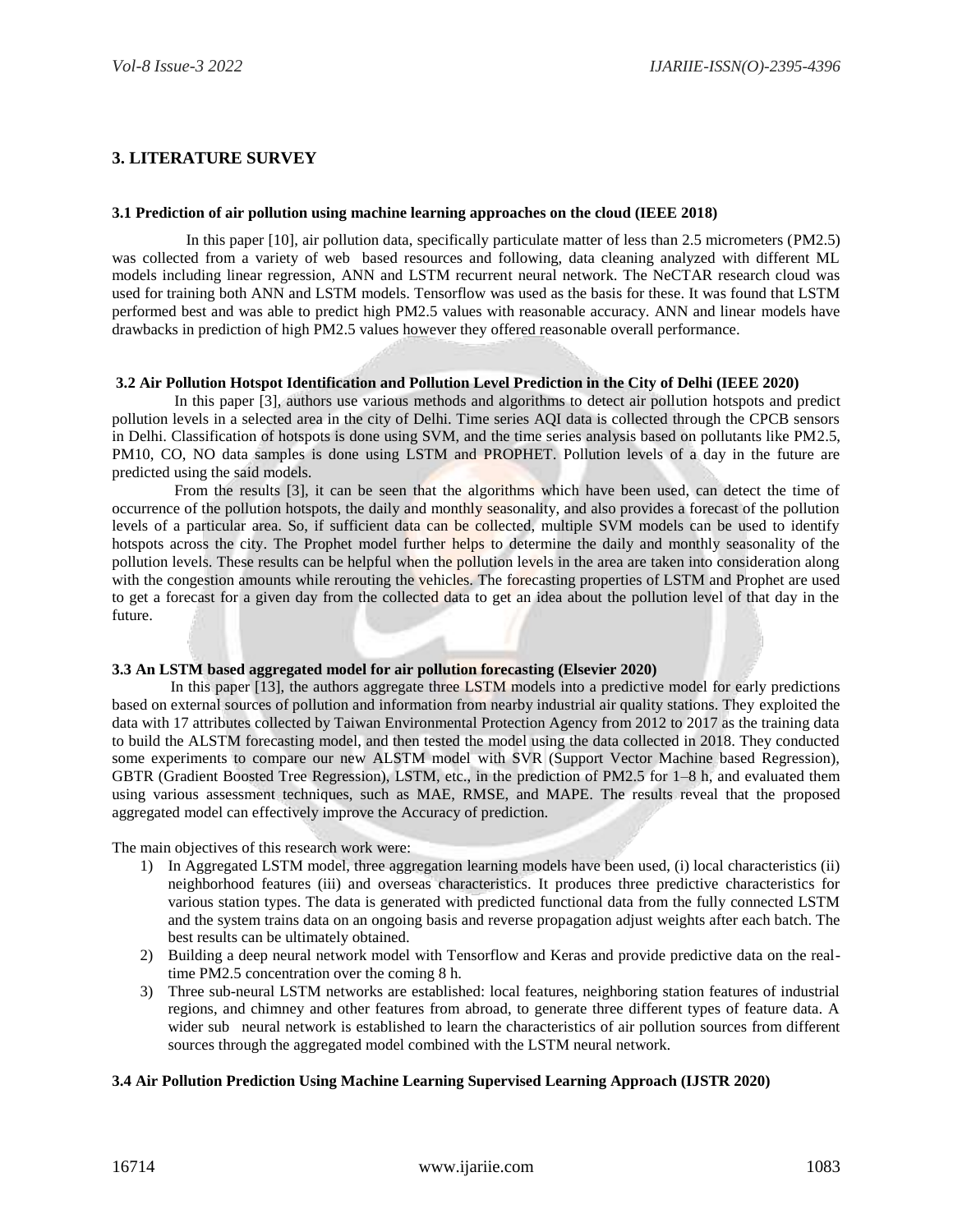In this paper [12], the Air pollutants information is retrieved from the sensors which are processed in a unified schema and stored as a dataset. This dataset is preprocessed with different functionalities such as normalization, attribute selection and discretization. Once the dataset is ready, it is splitted into training dataset and test dataset. And further Supervised Machine Learning Algorithms are applied on the training dataset. The obtained results are matched with the testing dataset and results are analyzed. The air pollution prediction using Supervised Machine Learning approach considers four machine learning algorithms such as LR, SVM, DT, and RF. Logistic Regression (LR), Decision Tree, Support Vector Machine (SVM), Random Forest were used to predict PM2.5 values. This research has shown that Random Forest gives 0.84 deviations from actual results, Decision Tree gives 1.34, SVM has 3.89 and Linear Regression proves to give 6.01 deviations from actual results. Thus, compared to all other algorithms Random Forest gives better results.

#### **3.5 Time Series Analysis and Forecasting of Air Pollution Particulate Matter (PM2.5): An SARIMA and Factor Analysis Approach (IEEE 2021)**

 In this [14], authors proposed model in view of the current problems in the study of atmospheric PM2.5 in Lahore City (combined with the research on the analysis of related meteorological trajectories), this study uses theoretical knowledge such as environmental science, atmospheric chemistry, meteorology and geochemistry, from September 2014 to 2019. During this period, samples of PM2.5 in Lahore city were collected, and the pollution characteristics of different pollutants with PM2.5 and PM10 were preliminarily analyzed. At the same time, online trajectory sources were used to analyze and quantify the contribution of different pollution sources to ions in atmospheric particles, combined with HYSPLIT backward airflow.

#### **3.6 Machine Learning algorithms for air pollutants forecasting (IEEE 2020)**

In this paper [11], the authors presented several Machine Learning algorithms, the possible software that can be used for them and the applications used in the field of air quality. Based on the research in the field, they proposed SVR, ARIMA and LSTM, 3 Machine Learning models, which can be used to predict air pollution. These algorithms have been tested using time-series for PM10 and PM2.5 particles. It was demonstrated that SVR and ARIMA algorithms are the most suitable in forecasting the air pollutants concentrations, because the correlation coefficient was 0.966 and 0.921 respectively for PM10 concentration. The results showed that SVR and ARIMA algorithms are the most suitable in forecasting air pollutant concentrations.

## **4. DISCUSSION**

 The atmospheric environment system is a system with both complexity and variability, a huge amount of monitoring data has been accumulated in the past few decades, a traditional prediction models are difficult to capture effective information from a large amount of historical monitoring data, which leads to unsatisfactory prediction results. Therefore, in the study of air quality forecasting, the establishment of an effective air pollution forecasting model has become are liable tool to reduce the negative impact of environmental pollution on health and to formulate more complete prevention policies. In recent years, deep learning methods have been widely used in various time series forecasting problems. Among them, the time series models demonstrated its powerful time series processing capabilities. However, the use of attention mechanism to predict the air quality research has also nothing.

 This paper proposes to build a time series forecasting model using LSTM, ARIMA and SARIMA and apply it to the air quality forecasting field. The forecasting properties of LSTM are used to get a forecast for a given day from the collected data to get an idea about the pollution level of that day in the future. With its strong nonlinear processing ability and noise tolerance ability, it can realize the efficient forecast of air quality. From the results of research paper read it can be seen that the algorithms which have been used, can detect the time of occurrence of the pollution hotspots, the daily and monthly seasonality, and also provides a forecast of the pollution levels of a particular area. So, if sufficient data can be collected, multiple SVM models can be used to identify hotspots across the city. It has been studied that the impact of outdoor air pollution on the burden of disease in cities around the world is significant.

 Therefore, to improve the air pollution situation, it is necessary to enhance the residents awareness of environmental protection, expand the area of urban green spaces, and reduce pollution emissions mainly from the industry and transportation industries. Industry needs to strengthen the structural adjustment of heavily polluting industries, strengthen source control, and promote the rationalization of industrial structure; In the transportation industry, priority is given to the development of public transportation to control the disorderly growth of the number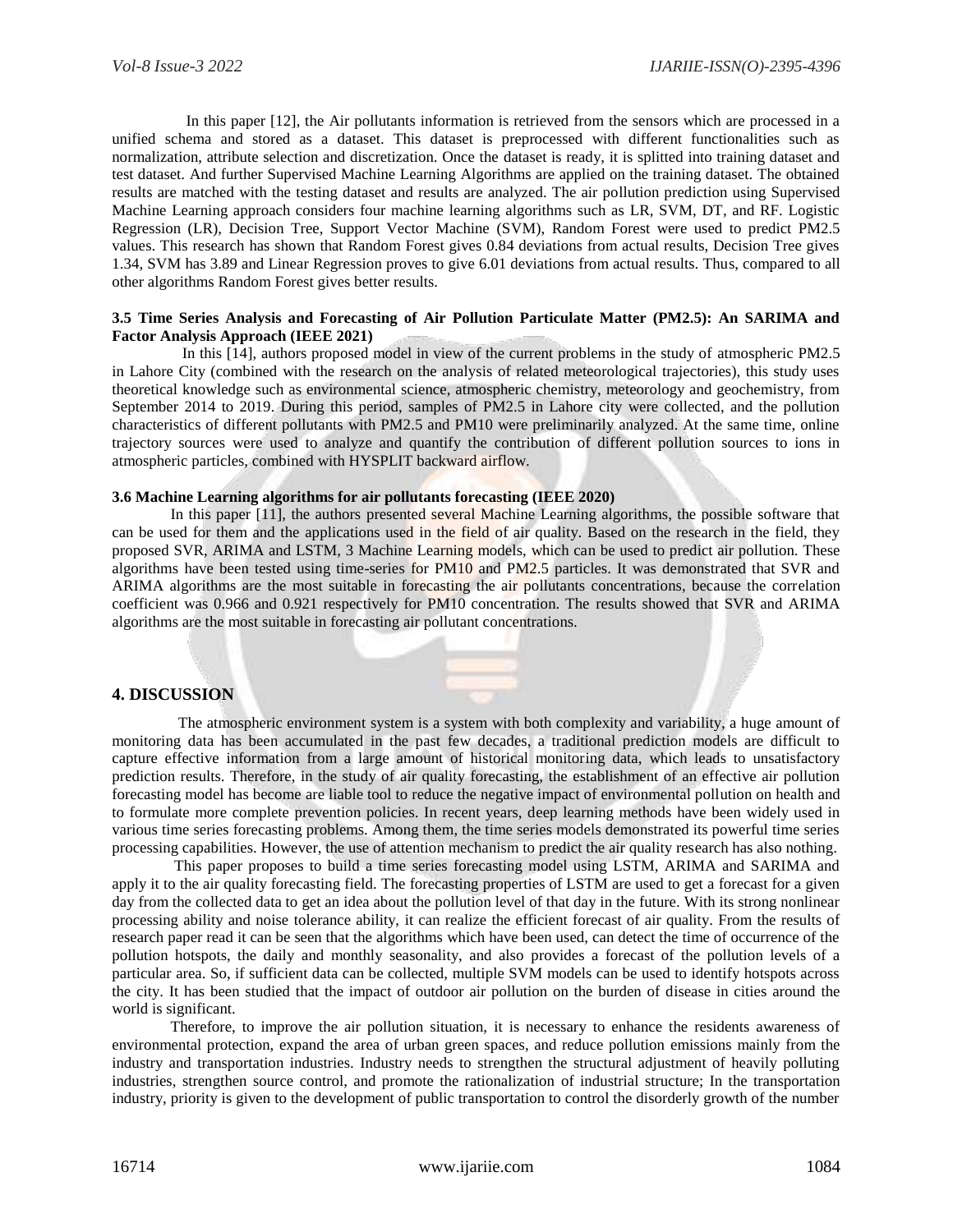of cars. Through data and analysis, we can see that the more developed areas are more polluted than the less developed areas, we cannot take the path of pollution first and then treat it and we must look at economic and environmental issues from a development perspective. Sustainable development is growth that meets contemporary people's needs without undermining future generations capacity to meet their needs. The current study is limited to the cities in India but in the future we will expand it to all the cities in different countries.

# **5. ADVANTAGES**

There are numerous benefits of air pollution monitoring system, that includes:

1. The data collected from air quality monitoring helps us assess impacts caused by poor air quality on public health. 2. Air quality data helps us determine if an area is meeting the air quality standards devised by CPCB, WHO or OSHA.

3. The data collected from air quality monitoring would primarily help us identify polluted areas, the level of pollution and air quality level.

4. Air quality monitoring would assist in determining if air pollution control programmes devised in a locality are working efficiently or not.

5. Air quality data helps us understand the mortality rate of any location due to air pollution. We can also access and compare the short term and long term diseases/disorders which are a result of air pollution.

6. Based upon the data collected control measures can be devised for protection of the environment and health of all living organisms.

## **6. CONCLUSION**

The purpose of this review paper is to know in detail about the Air Quality Index (AQI) as AQI tells whether the air around us is polluted or not. It is important to know about AQI because unless and until the people know the worst impacts or hazards of air pollution they will not become that much aware about the air pollution and try to reduce it. As per this review most of the researchers worked on AQI and pollutants concentration level forecasting that will give the actual idea about AQI. LSTM, SVR, ARIMA and SARIMA are the choices of many researchers for the prediction of AQI and air pollutants concentration. High accuracies achieved with these machine learning algorithms explains it all why these algorithms should be preferred over traditional approaches.

## **7. REFERENCES**

[1] https://app.cpcbccr.com/ccr\_docs/FINAL REPORT\_AQI\_.pdf

[2] https://www.iqair.com/us/india

[3] Soumyadeep Sur, Rohit Ghoshal and Ritwik Mondal "Air Pollution Hotspot Identification and Pollution Level Prediction in the City of Delhi," 2020 IEEE International Conference for Convergence in Engineering.

[4] [https://iopscience.iop.org/article/10.1088/1742-](https://iopscience.iop.org/article/10.1088/1742-%206596/1917/1/012029) 6596/1917/1/012029

[5] Athanasiadis, Ioannis N., et al. ``Applying machine learning techniques on air quality data for real-time decision support." First international NAISO symposium on information technologies in environmental engineering (ITEE 2003), Gdansk, Poland. 2003.

[6]<https://en.wikipedia.org/wiki/Particulates>

[7] http://aaqr.org/article/download?articleId=334&path=/files/ article/334/10\_AAQR-15-03-OA-0193\_405-416.pdf [8]https://www.hindawi.com/journals/jece/2017/5106045/ab s/

[9]<https://ieeexplore.ieee.org/abstract/document/7892954>

[10] Ziyue Guan, Richard O. Sinnott, "Prediction of air pollution using machine learning approaches on the cloud", 2018 IEEE/ACM 5th International Conference on Big Data Computing Applications and Technologies (BDCAT) [11] Marius Dobrea, AndreeaBădicu, Marina Barbu, OanaȘubea, MihaelaBălănescu, GerogeSuciu, Andrei Bîrdici, OanaOrza and CiprianDobre, "Machine Learning algorithms for air pollutants forecasting," 2020 IEEE 26th International Symposium for Design and Technology in Electronic Packaging (SIITME).

[12] Madhuri VM, Samyama Gunjal GH, Savitha Kamalapurkar, "Air Pollution Prediction Using Machine Learning Supervised Learning Approach", INTERNATIONAL JOURNAL OF SCIENTIFIC & TECHNOLOGY RESEARCH VOLUME 9, ISSUE 04, APRIL 2020.